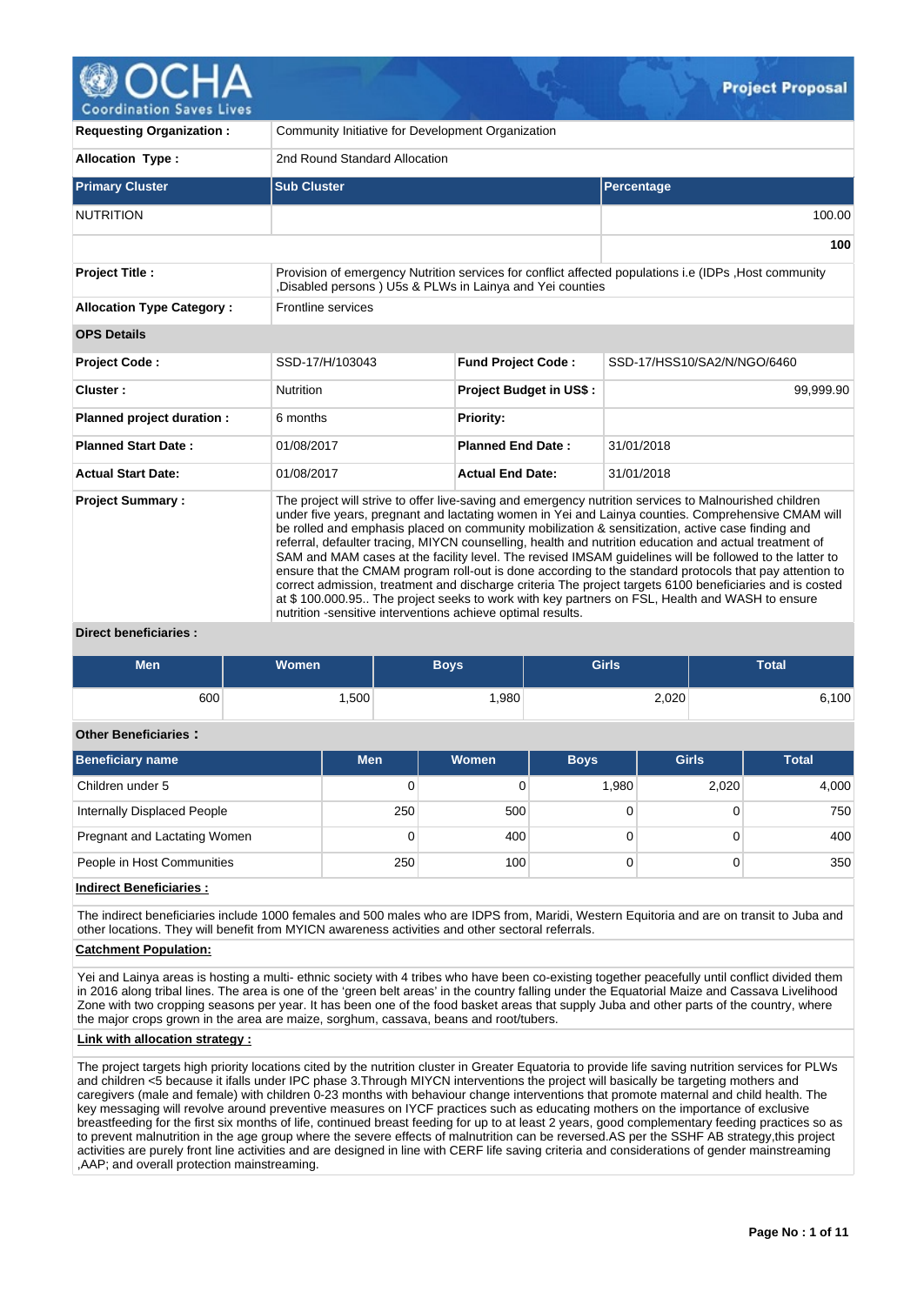# **Sub-Grants to Implementing Partners :**

| <u>cap cranto to impromotiting raithforce in</u>       |                             |                              |  |                             |  |  |  |  |  |
|--------------------------------------------------------|-----------------------------|------------------------------|--|-----------------------------|--|--|--|--|--|
| <b>Partner Name</b>                                    |                             | <b>Partner Type</b>          |  | <b>Budget in US\$</b>       |  |  |  |  |  |
|                                                        |                             |                              |  |                             |  |  |  |  |  |
| Other funding secured for the same project (to date) : |                             |                              |  |                             |  |  |  |  |  |
|                                                        | <b>Other Funding Source</b> |                              |  | <b>Other Funding Amount</b> |  |  |  |  |  |
|                                                        |                             |                              |  |                             |  |  |  |  |  |
| Organization focal point:                              |                             |                              |  |                             |  |  |  |  |  |
| <b>Name</b>                                            | <b>Title</b>                | <b>Email</b>                 |  | Phone                       |  |  |  |  |  |
| Florence .K paul                                       | programs coordinator        | florencepk.paul797@gmail.com |  | 0955699189                  |  |  |  |  |  |
| <b>Thomas Reath Maet</b>                               | <b>Executive Director</b>   | SouthsudanCido@gmail.com     |  | +211955348792               |  |  |  |  |  |
| Gichuhi Munene                                         | <b>Finance Controller</b>   | pijunesh@gmail.com           |  | +211955428380               |  |  |  |  |  |
| <b>BACKGROUND</b>                                      |                             |                              |  |                             |  |  |  |  |  |

#### **1. Humanitarian context analysis**

Yei is located in the south-western part of Central Equatoria with a distance to Juba of about 160 kilometers. The county is bordering the Democratic Republic of Congo (DRC) from the west and Uganda from the South. It has a projected population of 288,172 according to National Bureau of Statistics. Lainya County is about 67 miles from Juba and also falls under central Equatoria State. Prior to the conflict the population was estimated at 150,000 (NBS). Both counties are classified by IPC as under phase 3.

Towards the end of 2016 and at the beginning of 2017, conflict and insecurity spread out to the Greater Equatorias that led to massive displacement of men, women, boys and girls .Many of this population were reported to be seeking refuge in neighboring Uganda . IRNA assessment report of February 2017 indicates that majority of the population have no food as their farms were looted, burnt down or eaten by cattle. With the protracted state of the crisis men and women have been unable to do any planting and thus threatening to cause food insecurity and malnutrition among children under 5 years. The situation is expected to worsen in the coming months if insecurity continues. The IRNA reports that In Lainya and Kenyi payams farm produce were looted by armed groups, and what was left was burnt down or eaten by cattle. In Loka payam. Men and women are unable to access their farms because of the presence of armed groups within the villages. The high prevalence of diseases such as malaria, LTI, and diarrhea was also noted to be a contributing factor to the increasing levels of malnutrition in children

IRNA report of September 2016 indicates a displacement of 60-70% of the population in Yei town .Over 163,000 boys, girls, men and women from Ture, Lasu, Otogo and Mugwo payams have fled to Uganda and Congo while an estimated 100,000 individuals have fled to the capital city of Juba. The remaining population 30-40% (46000-61300 individuals) live in urban Yei and can be found in 9 IDP sites including Hai Tarawa, Lomoko, Hai Nyakaba, TTC and Hai Gabat suburbs . According to IRNA report of March 2017 for Yei, nutrition Screening data from November 2016 to March 2017 shows an increasing trend in Proxy GAM rates: November 7.4%, December 19.3%, January 13.1%, February 20.3%, and for the first two weeks of March 18.5%.

There have been areas with no access to health services and food .The report indicates that the needs could be unprecedented. Out of 23 health facilities present in 5 locations of Lainya County only 3 were found to be functional and thus limited the access to ANC and micronutrient supplements to less than 2% of pregnant women. The health facilities assessed were found to be looted and most of the staff had left for neighboring Uganda. One of the health facilities in Limbe was found to be occupied by an armed group. The IRNA assessment of February 2017 led by UNOCHA aimed at reaching out to other areas such as Wonduruba, of which there has been little or no information on the general condition as they are perceived areas of no access for government forces. Large numbers of people in Lainya County have been hiding in the bushes for fear of their lives, and many have not been able to access their farm lands increasing the risk of hunger and malnutrition among boys and girls under 5 years. CIDO being a national NGO operating in the area has the advantage of negotiating with warring parties in order to reach this population and provide nutrition services.

### **2. Needs assessment**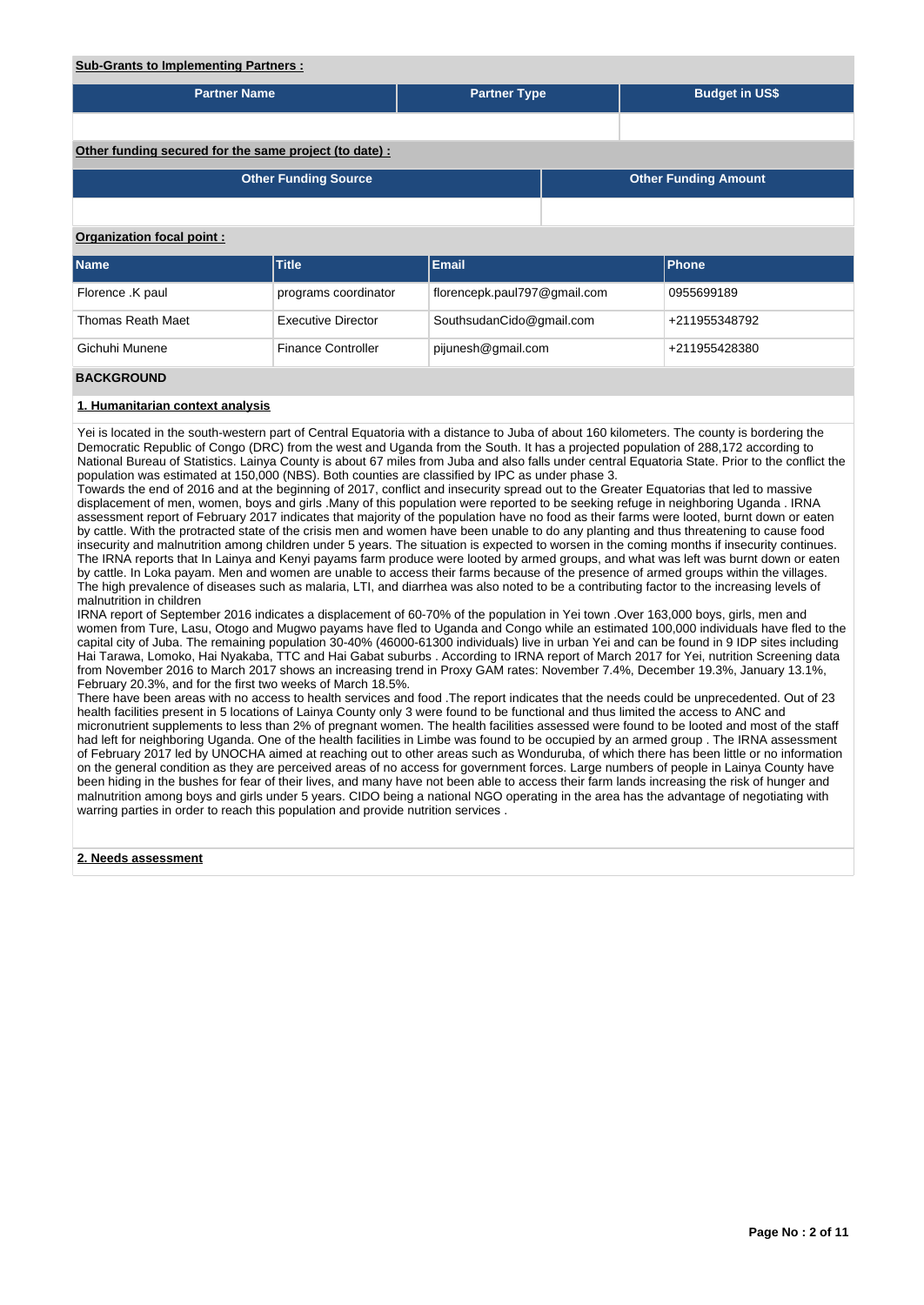The Equatoria region has been relatively the more stable food basket in South Sudan but with the onset of the crisis, insecurity and displacement of people it has become a food insecure region as shown with the rising malnutrition levels reported. The prevalence of SAM among the PLWs in Lainya was found to be 1.2%, while the prevalence of MAM among the PLWs was 13.2%. The prevalence of MAM among children 6months to 59 months is 5.9%. The prevalence of SAM cases was found to be 3.6%. According to IRNA report of March 2017 for Yei, nutrition Screening data from November 2016 to March 2017 shows an increasing trend in Proxy GAM rates: November 7.4%, December 19.3%, January 13.1%, February 20.3%, and for the first two weeks of March 18.5%. There is need for rapid intervention to treat existing cases and prevent more cases from becoming acutely malnourished. Addressing both immediate and underlying causes of malnutrition is very crucial in reducing the likelihoods of child mortality and morbidity rates due to malnutrition Cultural beliefs and traditions which probably originated from what could be coping strategies also play a big role in malnutrition. The February 2017 ,IRNA assessment of Lainya reported that there is a negative attitude towards malnourished children by men and women in the community and this could also lead to them not accessing care because of stigma. Breastfeeding was practiced with complementary feeding commencing at an early stage due to inadequate milk production by lactating mothers who are also lacking food. There is need to conduct MIYCN activities to educate mothers on consequences of inappropriate care practices, substandard levels or access to health services, water supply, hygiene and sanitation, and the importance of food quality, quantity and diversity. This will also cover awareness on linkages between HIV/AIDS and nutritional deficiencies.

There is need to integrate nutrition programming and as well train existing staff on CMAM and referral of severe cases. Access to reproductive health for the pregnant women was found to be a challenge in Lainya, of which deliveries are conducted by TBAs at a fee of 200 SSP, a cost unaffordable for most. CIDO will conduct forums with PLWs and their care givers to educate them on their rights and entitlements in regards to access to services.

The proposed project is based on a need to fill the nutrition gaps in hard to reach areas created by emergencies. It seeks to support and work closely with other partners in integration of health and nutrition as well as other sectors like WASH and FSL. Ultimately there is need to increase access and quality of the available services to meet the nutrition needs of the vulnerable boys, girls and PLWs and to contribute significantly to the reduction of morbidity and mortality rate due to acute malnutrition among the malnourished boys and girls below the age of five, pregnant women and lactating mothers in the specific targeted areas.

Yei and Lainya remain highly volatile locations with reported insecurity and access constraints in some locations. In order to achieve the objectives of this project there is need to coordinate with partners and come up with strategies for implementation. In close collaboration with Plan International, Across, MSF ,SUHA and AAH ,CIDO will employ both static and mobile services in regards to providing nutrition services in hard to reach areas.

### **3. Description Of Beneficiaries**

For both Lainya and Yei, the project will seek to reach out to under five children segregated by sex, pregnant and lactating mothers for both host communities and IDP in the various locations hard to reach areas. SAM cases with medical complications will be referred to Stabilization center managed by Across , SAM cases without medical complications will be treated in the OTP centres while MAM cases will be enrolled in TSFP services in Yei and Lainya. Caregivers and pregnant and lactating women will also be targeted with MIYCN behavior change communication activities.

### **4. Grant Request Justification**

Yei and Lainya counties has been highlighted as a priority area with great protection needs according to the SSHF allocation Strategy and thus requires urgent intervention to save lives. and mitigate MAM cases from progressing to SAM. CIDO hereby seeks to undertake the implementation of life- saving services to minimize the risks of malnutrition among children<5 and PLW . Whereas there is one static nutrition partner covering Yei and Lainya , there has been gaps related to reduced access to food both in farms and markets leading to compromised nutrition status of boys and girls coupled with non functional health facilities in most areas affected insecurity which resulted in looting of supplies. The coping mechanisms have not yielded good results because of continued insecurity in the area. CIDO is the only nutrition cluster HRP partner in Yei and Lainya with existing Protection activities in the area and being a national NGO it has the ability to negotiate for access with the warring parties in order to reach vulnerable men, boys ,girls and boys trapped by insecurity. Although the Proxy GAM rate has not reached the 'famine-level' in Yei and Lainya the trend is moving upward at a critical level and this grant is needed to save lives.

## **5. Complementarity**

CIDO has presence in the proposed project areas and implements projects in Protection and would strongly build on the synergies created by the concerted project activities to ensure maximum value for resources deployed. CIDO will compliment and respond to emergency nutrition gaps in the counties caused by pro longed conflict through working closely with Across, Plan International, SUHA, AAH and MSF. The nutrition center staff refresher trainings especially in PHCCs and PHCUs where the TSFP, OTP and SC will add value in the management of medical complications associated with malnutrition given the fact that there is staff turnover in most facilities where Health staff fled to Uganda. Appropriate referral links will be established with the WASH and livelihood projects to ensure that conscious steps are taken towards realizing food and nutrition security as the long term goal.

#### **LOGICAL FRAMEWORK**

#### **Overall project objective**

CIDO's overall objective is to work closely with the Nutrition cluster in ensuring delivery of quality lifesaving management of acute malnutrition and increase access to integrated programs geared towards reducing malnutrition related deaths among the most vulnerable and at risk population comprising of boys and girls under 5 years and PLWs in Yei and Lainya Counties by January 2018 .The project will be building on existing interventions and re equipping nutrition service delivery whose infrastructure and assets were partially looted and destroyed in Yei and Lainya counties of Central Equatoria State.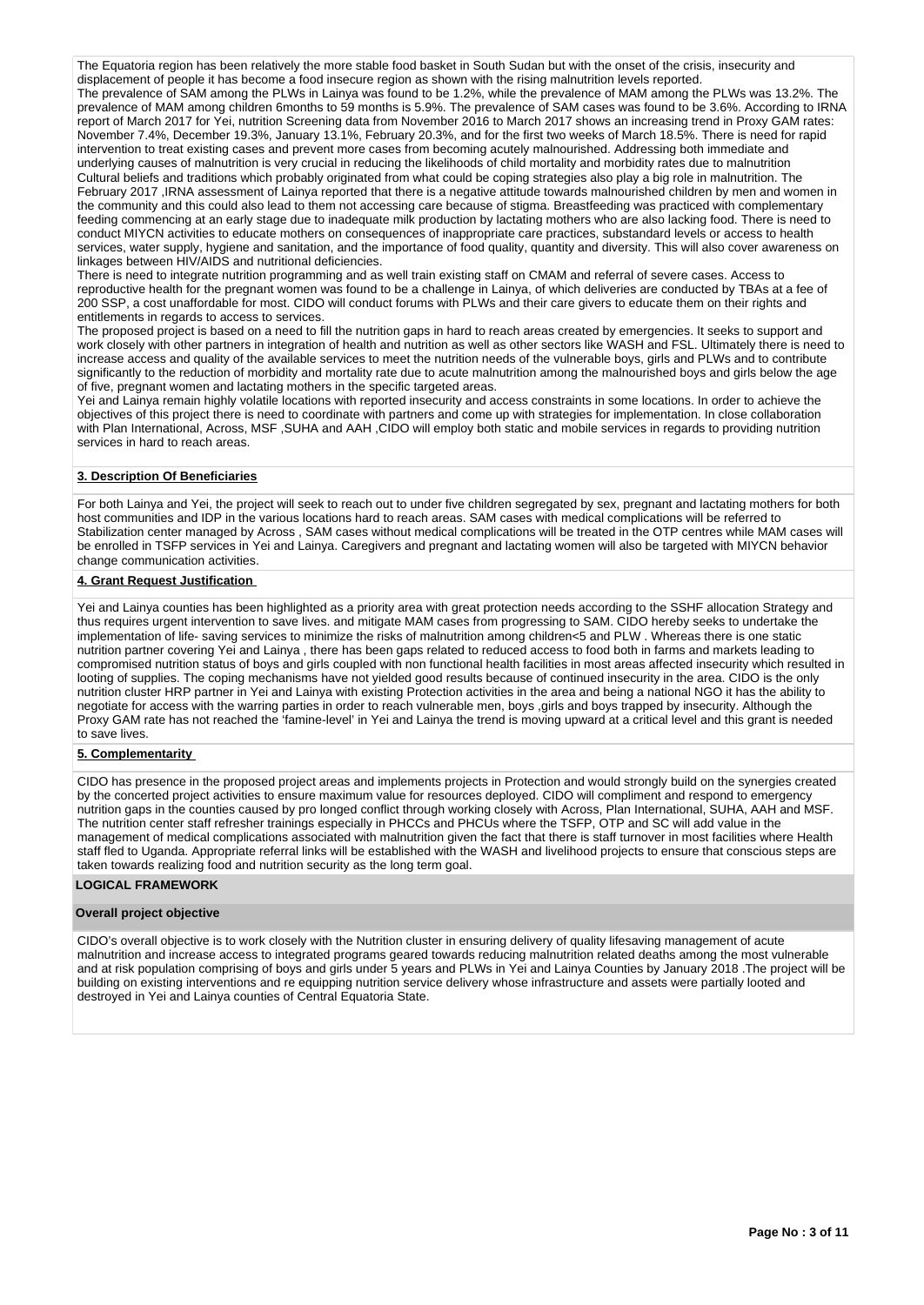| <b>NUTRITION</b>                                                                                              |                                                                                                      |                                 |  |  |  |  |  |  |  |
|---------------------------------------------------------------------------------------------------------------|------------------------------------------------------------------------------------------------------|---------------------------------|--|--|--|--|--|--|--|
| <b>Cluster objectives</b>                                                                                     | Strategic Response Plan (SRP) objectives                                                             | <b>Percentage of activities</b> |  |  |  |  |  |  |  |
| Deliver quality lifesaving management of<br>acute malnutrition for the most vulnerable<br>and at risk.        | SO1: Save lives and alleviate the suffering of<br>those most in need of assistance and<br>protection | 50                              |  |  |  |  |  |  |  |
| Increase access to integrated programmes<br>preventing under nutritionfor the most<br>vulnerable and at risk. | SO1: Save lives and alleviate the suffering of<br>those most in need of assistance and<br>protection | 50                              |  |  |  |  |  |  |  |

**Contribution to Cluster/Sector Objectives :** The project activities will contribute to achievement of the 2 cluster objectives which include; management of SAM among children boys and girls 0-59 month and MAM among children 6-59 months and PLW. The project also seeks to enhance preventive measures for acute malnutrition including IYCF promotion through MSGs, integration with Health Food security and water and sanitation sector activities as well as improving capacity of nutrition staff.

#### **Outcome 1**

Reduced malnutrition and related morbidity/mortality rates among children 0-59 months and Pregnant and Lactating Women

### **Output 1.1**

#### **Description**

Increased treatment of SAM and MAM cases

### **Assumptions & Risks**

That the beneficiaries will participate willingly

Assumption that the supplies will be available from the pipeline

Assumption that the pipeline supplies will be transported safely to Yei and Lainya

There is the risk of the supplies being looted on the way from Juba to Yei. CIDO will mitigate this risk and ensure safety through transporting supplies using the Logs cluster convoys.

#### **Indicators**

|                 |                                                                                  |                                                                                                                                                      |            | <b>End cycle beneficiaries</b> |                   |           | <b>End</b><br>cycle |
|-----------------|----------------------------------------------------------------------------------|------------------------------------------------------------------------------------------------------------------------------------------------------|------------|--------------------------------|-------------------|-----------|---------------------|
| Code            | <b>Cluster</b>                                                                   | <b>Indicator</b>                                                                                                                                     | <b>Men</b> | <b>Women</b>                   | <b>Boys</b> Girls |           | <b>Target</b>       |
| Indicator 1.1.1 | <b>NUTRITION</b>                                                                 | [Frontline] Number of children (6-59 months)<br>screened and referred for treatment of either SAM<br>or MAM                                          |            |                                | 1,98<br>0         | 2,02<br>0 | 4,000               |
|                 | <b>Means of Verification:</b> Monthly reports                                    |                                                                                                                                                      |            |                                |                   |           |                     |
| Indicator 1.1.2 | <b>NUTRITION</b>                                                                 | [Frontline] Estimated number of girls and boys (6-<br>59 months) newly admitted with SAM in OTPs and<br>treated with RUTF supplies from the pipeline |            |                                | 594               | 606       | 1,200               |
|                 |                                                                                  | <b>Means of Verification:</b> OTP registers, Stabilization center records and monthly reports                                                        |            |                                |                   |           |                     |
| Indicator 1.1.3 | <b>NUTRITION</b>                                                                 | [Frontline] Number of PLWs with acute<br>malnutrition newly admitted for treatment in TSFP                                                           |            | 400                            |                   |           | 400                 |
|                 | <b>Means of Verification: TSFP registers, monthly reports</b>                    |                                                                                                                                                      |            |                                |                   |           |                     |
| Indicator 1.1.4 | <b>NUTRITION</b>                                                                 | [Frontline] Estimated number of girls and boys (6-<br>59 months) newly admitted with MAM and treated<br>with RUSF supplies from the pipeline         | 420<br>380 |                                | 800               |           |                     |
|                 | <b>Means of Verification:</b> TSFP registers, monthly reports, quarterly reports |                                                                                                                                                      |            |                                |                   |           |                     |

### **Activities**

### **Activity 1.1.1**

Conduct screening of children< 5 for MAM and SAM in Lainya and Yei

### **Activity 1.1.2**

Conduct treatment of SAM to children < 5 years reaching 1200 (594 boys and 606 girls) of IDPS and host community in Lainya and Yei counties.

### **Activity 1.1.3**

Provide MAM management services to PLWs reaching 400 (200 pregnant and 200 lactating women) in Yei and Lainya counties

# **Activity 1.1.4**

Provide MAM (Moderate Acute Malnutrition) management services to children below 5 years reaching 800 (400 boys and 400 girls) of IDPs and host communities in Yei and Lainya counties

### **Outcome 2**

Improved capacity of frontline service providers to enhance prevention of acute malnutrition among children <5 years, PLW and other vulnerable groups

# **Output 2.1**

# **Description**

1000 women , mothers and caretakers of children 0-23 months of IDPs reached with IYCF messages

# **Assumptions & Risks**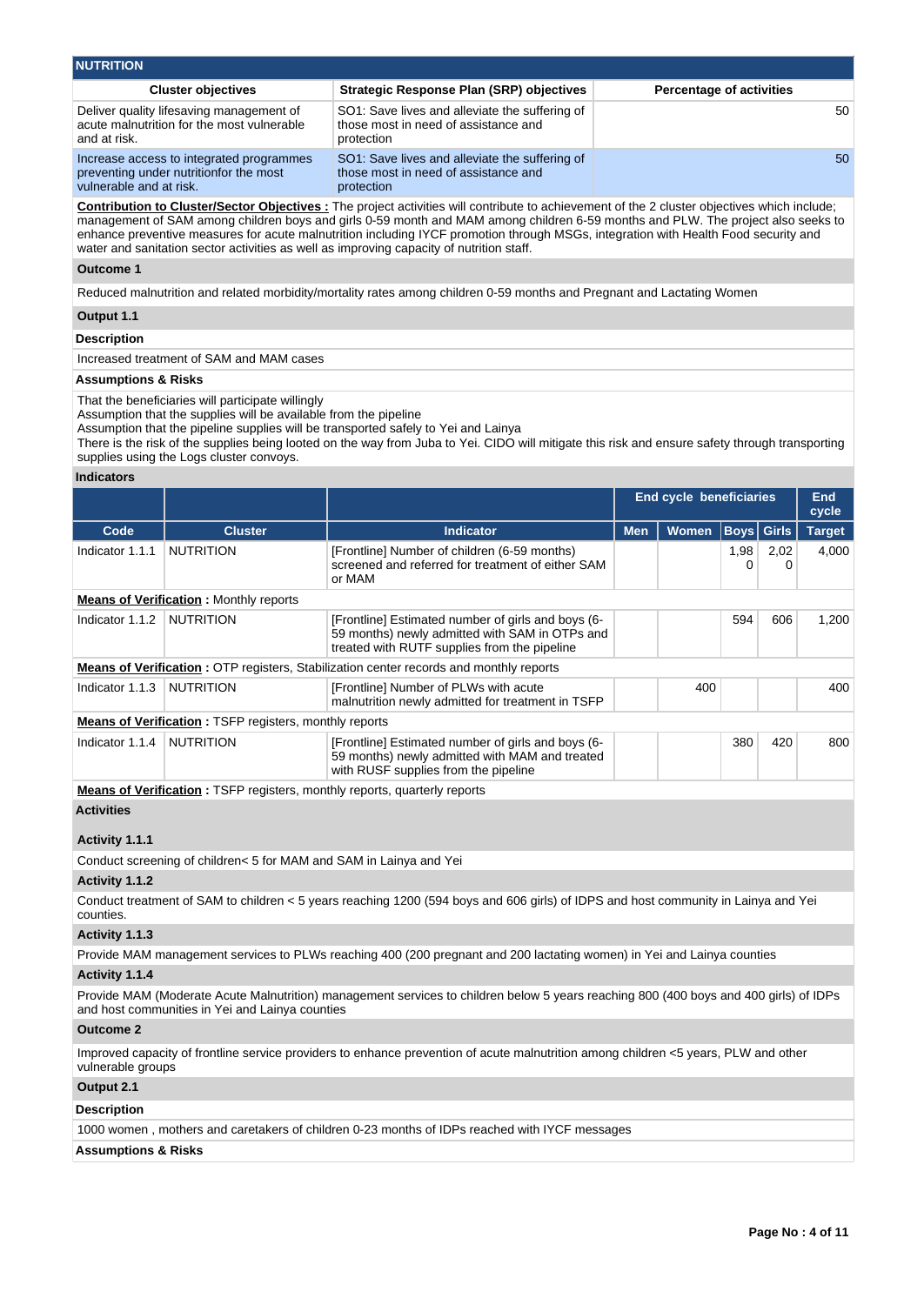Assumption that both men and women will be able to participate in IYCF activities.

Assumption that the community leaders will support the IYCF activities.

There is the risk of insecurity caused by ongoing conflict especially in Wonduruba. CIDO will Liase with partners to discuss on how best to access the beneficiaries.

# **Indicators**

|                   |                                                           |                                                                                                                                   |            | End cycle beneficiaries |                 |       | <b>End</b><br>cycle |
|-------------------|-----------------------------------------------------------|-----------------------------------------------------------------------------------------------------------------------------------|------------|-------------------------|-----------------|-------|---------------------|
| Code              | <b>Cluster</b>                                            | <b>Indicator</b>                                                                                                                  | <b>Men</b> | <b>Women</b>            | $ \text{Boys} $ | Girls | <b>Target</b>       |
| Indicator 2.1.1   | <b>NUTRITION</b>                                          | [Frontline] Number of pregnant and lactating<br>women and caretakers of children 0-23 months<br>reached with IYCF-E interventions |            | 1,000                   |                 |       | 1,000               |
|                   | <b>Means of Verification:</b> Monthly reports, M&E report |                                                                                                                                   |            |                         |                 |       |                     |
| Indicator 2.1.2   | <b>NUTRITION</b>                                          | [Frontline] Number of health workers trained in<br>Infant and Young Child Feeding                                                 | 10         | 20                      |                 |       | 30                  |
|                   | <b>Means of Verification:</b> Training Report             |                                                                                                                                   |            |                         |                 |       |                     |
| Indicator 2.1.3   | <b>NUTRITION</b>                                          | [Frontline] Number of functional mother-to-mother<br>support groups                                                               |            |                         |                 |       | 10                  |
|                   | <b>Means of Verification:</b> MSG meeting minutes         |                                                                                                                                   |            |                         |                 |       |                     |
| Indicator 2.1.4   | <b>NUTRITION</b>                                          | [Frontline] Number of nutrition sites having<br>required number of OTP and TSFP staff                                             |            |                         |                 |       | 4                   |
|                   | <b>Means of Verification: Training Report</b>             |                                                                                                                                   |            |                         |                 |       |                     |
| <b>Activities</b> |                                                           |                                                                                                                                   |            |                         |                 |       |                     |
| Activity 2.1.1    |                                                           |                                                                                                                                   |            |                         |                 |       |                     |
|                   |                                                           | Conduct IYCF awareness sessions to 1000 women, mothers and caretakers of children 0-23 months.                                    |            |                         |                 |       |                     |
| Activity 2.1.2    |                                                           |                                                                                                                                   |            |                         |                 |       |                     |
|                   |                                                           | Conduct IYCF promotion training to 30 (10 men and 20 women) nutrition center staff in Yei and Lainya counties                     |            |                         |                 |       |                     |
| Activity 2.1.3    |                                                           |                                                                                                                                   |            |                         |                 |       |                     |

### **Activity 2.1.3**

Establish a total of 10 (5 in Yei and 5 in Lainya) Mother to Mother support groups and train 120 women to support group members.

# **Activity 2.1.4**

Conduct training on CMAM targeting 40 Nutrition center staff from 4 OTP sites in Yei and Lainya

**Outcome 3**

Enhanced accountability and community demand for nutrition and other nutrition -related sector services.

### **Output 3.1**

**Description**

Improved knowledge and ability to seek protection, health, FSL, WASH and HIV/AIDS services among PLWs and their Care givers

# **Assumptions & Risks**

Assumption that the community leaders will be willing to participate and develop action plans. Assumption that Sectoral partners will be willing to participate

### **Indicators**

|                                                                                                                                                      |                                              |                                                                                                                                    |            | End cycle beneficiaries |  |             | End<br>cycle  |  |  |  |  |
|------------------------------------------------------------------------------------------------------------------------------------------------------|----------------------------------------------|------------------------------------------------------------------------------------------------------------------------------------|------------|-------------------------|--|-------------|---------------|--|--|--|--|
| Code                                                                                                                                                 | <b>Cluster</b>                               | <b>Indicator</b>                                                                                                                   | <b>Men</b> | <b>Women</b>            |  | Boys  Girls | <b>Target</b> |  |  |  |  |
| Indicator 3.1.1                                                                                                                                      | <b>NUTRITION</b>                             | [Frontline] Percentage of PLWs/care givers who<br>are aware of their rights and entitlements with<br>respect to nutrition programs |            |                         |  |             | 80            |  |  |  |  |
|                                                                                                                                                      | <b>Means of Verification: M&amp;E report</b> |                                                                                                                                    |            |                         |  |             |               |  |  |  |  |
| <b>NUTRITION</b><br>Indicator 3.1.2<br>[Frontline] Percentage of PLWs who consider the<br>complaints mechanisms effective, Confidential<br>and safe. |                                              |                                                                                                                                    |            |                         |  | 80          |               |  |  |  |  |
|                                                                                                                                                      | <b>Means of Verification: M&amp;E report</b> |                                                                                                                                    |            |                         |  |             |               |  |  |  |  |

### **Activities**

### **Activity 3.1.1**

Conduct quartely forums with PLWs and caregivers to create awareness on the community rights to services that promote nutrition including available referral options .

### **Activity 3.1.2**

Conduct 1 entry meeting with community leaders, PLWs and care givers to agree on appropriate complain mechanism and conduct 1 exit interview for beneficiaries to be able to rate the views and impact of the project in line with clusters AAP strategy

### **Additional Targets :**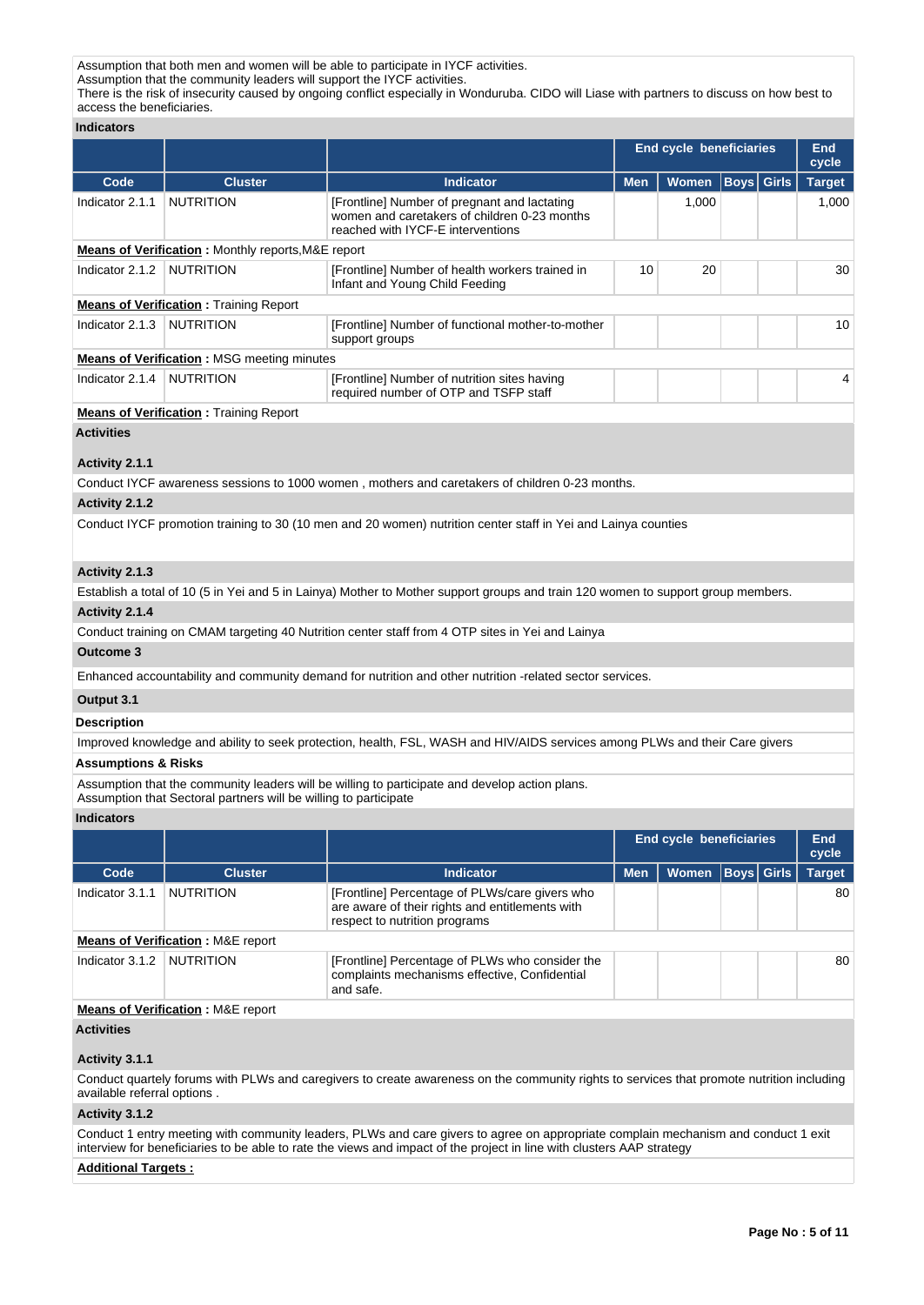### **Monitoring & Reporting plan**

CIDO will ensure that there is continuous collection and analysis of programmatic data to monitor and evaluate progress of the project as designed. Mass screening of the <5 be undertaken to establish the prevailing malnutrition rates in the program areas and to assess progress or challenges. Feedback generated will be integrated into the programs and the desired changes implemented to eliminate or mitigate identified bottlenecks. The M & E officer together with the nutrition team will regularly track the achievement of the project goals as set out in the log frame to ensure that all activities are fast-tracked where necessary.

The monitoring, evaluation, accountability and learning (MEAL) plan will be developed to provide accurate and timely information to track progress, measure performance, ensure accountability and facilitate learning by staff and stakeholders. The project will use CIDO's M&E framework and the Nutrition clusters recommended standard tools for data collection to ensure accuracy and quality of the data obtained from the project sites. The internal tools for M&E include field visits, interviews, observation and use of key informants. The project has identified nutrition intervention standard outcome and output indicators to track progress and evaluate outcome. Data on outcome indicators will be collected on at the end of every quarter while for the output indicators will be collected and analyzed on a weekly basis through internal project MIS.

### **Workplan**

| Activitydescription                                                                                                                                                                                         | Year | 1 | 2 | 3 | 5 | 6 | 8            | 9        | 10 11 12                        |  |
|-------------------------------------------------------------------------------------------------------------------------------------------------------------------------------------------------------------|------|---|---|---|---|---|--------------|----------|---------------------------------|--|
| Activity 1.1.1: Conduct screening of children< 5 for MAM and SAM in Lainya and<br>Yei                                                                                                                       | 2017 |   |   |   |   |   |              |          | $x \mid x \mid x \mid x \mid x$ |  |
|                                                                                                                                                                                                             | 2018 | X |   |   |   |   |              |          |                                 |  |
| Activity 1.1.2: Conduct treatment of SAM to children < 5 years reaching 1200 (594<br>boys and 606 girls) of IDPS and host community in Lainya and Yei counties.                                             | 2017 |   |   |   |   |   | X.           | ΙX.      | $x \times x$                    |  |
|                                                                                                                                                                                                             | 2018 | X |   |   |   |   |              |          |                                 |  |
| Activity 1.1.3: Provide MAM management services to PLWs reaching 400 (200<br>pregnant and 200 lactating women) in Yei and Lainya counties                                                                   | 2017 |   |   |   |   |   |              |          | $x \mid x \mid x \mid x \mid x$ |  |
|                                                                                                                                                                                                             | 2018 | X |   |   |   |   |              |          |                                 |  |
| Activity 1.1.4: Provide MAM (Moderate Acute Malnutrition) management services<br>to children below 5 years reaching 800 (400 boys and 400 girls) of IDPs and host<br>communities in Yei and Lainya counties | 2017 |   |   |   |   |   | X.           | ΙX.      | x x x                           |  |
|                                                                                                                                                                                                             | 2018 | X |   |   |   |   |              |          |                                 |  |
| Activity 2.1.1: Conduct IYCF awareness sessions to 1000 women, mothers and<br>caretakers of children 0-23 months.                                                                                           | 2017 |   |   |   |   |   | $\mathsf{X}$ | <b>X</b> | $X \times X$                    |  |
|                                                                                                                                                                                                             | 2018 | X |   |   |   |   |              |          |                                 |  |
| Activity 2.1.2: Conduct IYCF promotion training to 30 (10 men and 20 women)<br>nutrition center staff in Yei and Lainya counties                                                                            | 2017 |   |   |   |   |   | X            |          |                                 |  |
|                                                                                                                                                                                                             | 2018 |   |   |   |   |   |              |          |                                 |  |
| Activity 2.1.3: Establish a total of 10 (5 in Yei and 5 in Lainya) Mother to Mother<br>support groups and train 120 women to support group members.                                                         | 2017 |   |   |   |   |   |              | X        |                                 |  |
|                                                                                                                                                                                                             | 2018 |   |   |   |   |   |              |          |                                 |  |
| Activity 2.1.4: Conduct training on CMAM targeting 40 Nutrition center staff from 4<br>OTP sites in Yei and Lainya                                                                                          | 2017 |   |   |   |   |   | X            |          |                                 |  |
|                                                                                                                                                                                                             | 2018 |   |   |   |   |   |              |          |                                 |  |
| Activity 3.1.1: Conduct quartely forums with PLWs and caregivers to create<br>awareness on the community rights to services that promote nutrition including                                                | 2017 |   |   |   |   |   |              | X        | X                               |  |
| available referral options.                                                                                                                                                                                 | 2018 | X |   |   |   |   |              |          |                                 |  |
| Activity 3.1.2: Conduct 1 entry meeting with community leaders, PLWs and care<br>givers to agree on appropriate complain mechanism and conduct 1 exit interview                                             | 2017 |   |   |   |   |   | X            |          |                                 |  |
| for beneficiaries to be able to rate the views and impact of the project in line with<br>clusters AAP strategy                                                                                              |      | X |   |   |   |   |              |          |                                 |  |

### **OTHER INFO**

# **Accountability to Affected Populations**

Stakeholder consultation meetings will be conducted at the onset of the project to ensure that the community members are fully aware of the project objectives and goals.Another exit meeting will be conducted at the end of the project to review achievements of the project . A complaint mechanism will be put in place to address any complaints that may arise during the implementation period. CIDO will seek to adopt a collaborative approach with the populations in the project locations. Right from project initiation, measures will be taken to ensure that the communities through its leadership and key stakeholders are fully aware of the project goals and lifespan and to enlist their support and contribution in kind to help in sustaining the project. For example during quarterly forums with PLWs and their caregivers emphasis will be placed meetings to their entitlements and rights . Through liaison with the county health departments in the various locations, CIDO will be in constant communication and engagement to ensure that arising community needs and apt use of resources allocated for the project is properly done. Capacity building will also be done targeting community nutrition volunteers, mother support groups and county health department staff.

**Implementation Plan**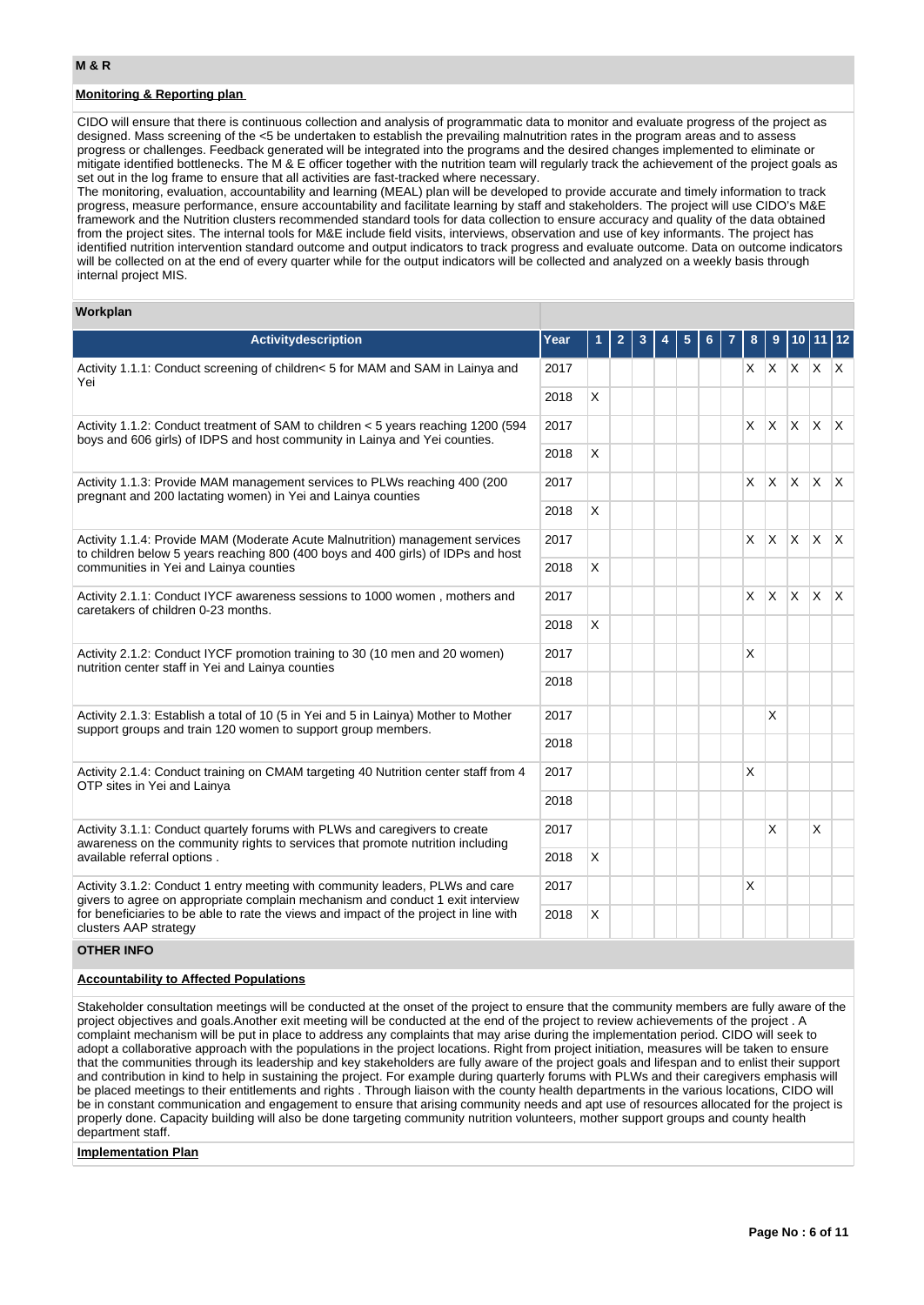CIDO will work closely with Health and Nutrition partners in Yei and Lainya to fill existing gaps and provide life-saving nutrition services to conflict affected boys and girls under 5 years and PLW. CIDO will work through normal nutrition programming using the global emergency guidelines to ensure that the program activities are done sequentially and in a manner that seeks to reach out to the maximum number of beneficiaries in the targeted areas. Particular emphasis will be on proper community mobilization through enhanced supervision and community awareness campaigns using the community nutrition volunteers and community mobilizers. Screening activities to identify cases and proper referral mechanisms will be put in place as has been done before to ensure that there is proper linkage between the identified cases in the community and those admitted in the program at the various facilities. Trainings to improve the capacity of organization staff will also be conducted to ensure that service provision adheres to the IMSAM and related guidelines. A robust supply chain management plan with emphasis on continuity of supply provision on sites, security of supplies and optimizing the use of the same will be put in place. Treatment of SAM children with and without medical complications and MAM cases will be implemented according to the south Sudan nutrition guidelines and necessary interventions for IYCF.

CIDO will work with health partners in Yei Namely, MSF, AAH,CHD and SUHA in Lainya to conduct referrals of SAM cases with medical complications and also liaise with Across to refer cases to the stabilization center in Yei civil hospital .CIDO will collaborate with the health partners to ensure provision of integrated nutrition and health services for mobile outreach .CIDO intends to negotiate with warring parties in order to access trapped populations in Yei and Lainya and to provide nutrition services. CIDO will also cover other hot spot areas through mobile outreach in collaboration with health partners on ground.

**Coordination with other Organizations in project area**

| Name of the organization                 | Areas/activities of collaboration and rationale                                        |
|------------------------------------------|----------------------------------------------------------------------------------------|
| <b>ACROSS</b>                            | Nutrition-Referals to SC                                                               |
| <b>UMCOR</b>                             | FSL and Protection mainstraming-referals on livelihood and<br>protection mainstreaming |
| SSDO                                     | WASH- Awareness on links between Nutrition and Hygiene                                 |
| <b>SUHA</b>                              | <b>Health Mobile Services</b>                                                          |
| <b>MSF</b>                               | <b>Health Mobile Services</b>                                                          |
| AAH                                      | <b>Health Mobile Services</b>                                                          |
| <b>Environment Marker Of The Project</b> |                                                                                        |

B+: Medium environmental impact with mitigation(sector guidance)

### **Gender Marker Of The Project**

2a-The project is designed to contribute significantly to gender equality

### **Justify Chosen Gender Marker Code**

The project will enlist women participants in the program and hence will be contributing significantly in the realization of gender equity. Men will be targeted in MIYCN activities to support women.The project will enlist women through the MTMSGs that will empower them to understand the gender barriers associated with nutrition services and work on ways to encourage men to support nutrition -related activities for example particpation in livelihood programs which will ensure food security for the family.

#### **Protection Mainstreaming**

CIDO is a protection a HRP partner in Yei and is currently implementing GBV program in 9 IDP sites in Yei with support from UNFPA and will therefore be supporting other sectoral partners in protection mainstreaming as well as receiving GBV referrals . CIDO will employ the Do No HARM principle to safeguard beneficiaries from any form of harm that can emerge directly from the program. The project staff will not discriminate any beneficiary based on age, gender, religion or any other form of biasness that may deny qualified beneficiaries a chance at project benefits. Girls and boys will be targeted equally and community involvement especially on the nutrition education components and mobilization shall involve both male and female as well as elderly and persons with disability in the community. The community through sensitization campaigns will be involved fully in the project; details of the project will be divulged so that they are empowered enough to know what their stake, rights and entitlements are in the project for sustained implementation and to curb potential abuse

#### **Country Specific Information**

### **Safety and Security**

Yei and Lainya continue to face insecurity caused by conflict along the roads and deep in the Payams with restricted movement of civilians beyond certain points and reported attacks on humanitarian workers . CIDO will put in place measures to protect staff and supplies from insecurity. The Logistic cluster will ensure that the supplies are transported in a convoy to ensure safety along Juba- lainya –yei road .CIDO will coordinate with Across and negotiate with local authorities to ensure that all nutrition supplies are kept safe and free from rebel Militia Group interferences. CIDO will at all times coordinate movement with health partners during outreach programs to minimize the risk of attacks and looting of supplies. All organization staff in the project sites will fill in movement sheets so that the field coordinators are aware of staff movement at any particular time. Where possible, the organization will impose curfews to control movement especially at night and in volatile areas in the project locations.

#### **Access**

Access to Yei and Lainya is by road and by air. UNHAS has weekly flight schedules to Yei. There are regular commercial planes flying to Yei. The Logs cluster has in the past organized road convoys to these two locations. CIDO acknowledge the access constraints as explained in the safety and security section above. To this end and as explained in the" implementation plan" section,CIDO will work closely with Health partners on ground to conduct integrated mobile Outreaches in hotspot locations with reported access impediments as soon as OCHA unblocks those impediments.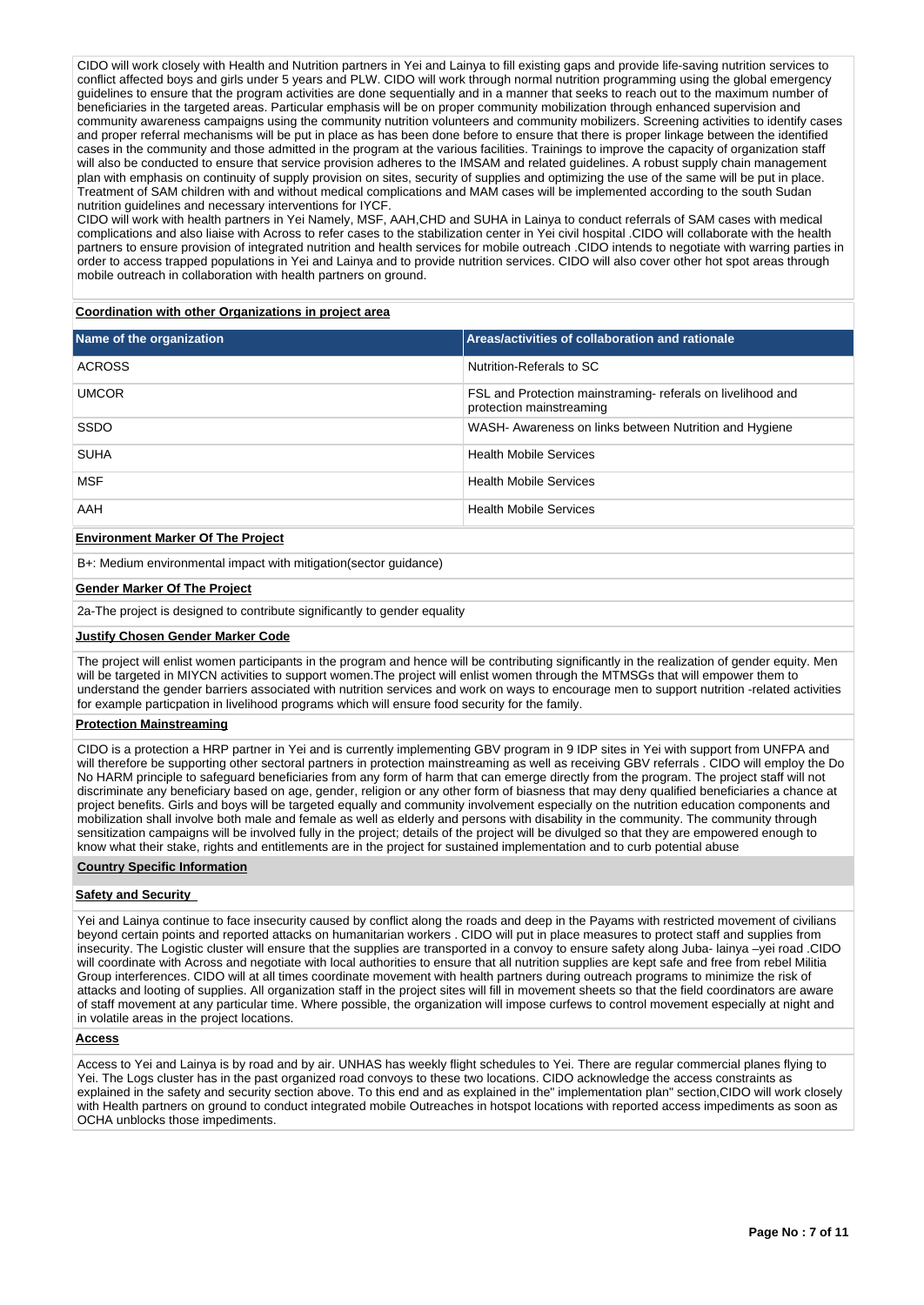# **BUDGET**

| Code | <b>Budget Line Description</b>                                                                                                                                                                                                                                                        |   | D / S Quantity Unit | cost                  | <b>Duration</b><br>Recurran<br>ce | $\%$<br>charged<br>to CHF | <b>Total Cost</b> |
|------|---------------------------------------------------------------------------------------------------------------------------------------------------------------------------------------------------------------------------------------------------------------------------------------|---|---------------------|-----------------------|-----------------------------------|---------------------------|-------------------|
|      | 1. Staff and Other Personnel Costs                                                                                                                                                                                                                                                    |   |                     |                       |                                   |                           |                   |
| 1.1  | <b>Executive Director</b>                                                                                                                                                                                                                                                             | S |                     | $1 \mid 3,000$<br>.00 | 6                                 | 5.00                      | 900.00            |
|      | The position is in top management, he oversees all organization's resources, supervising all departments, he earns a monthly pay<br>of USD 3000, He will dedicate 5% of his time to this project, the project is thus charged 5% of this staff costs                                  |   |                     |                       |                                   |                           |                   |
| 1.2  | Programmes Coordinator                                                                                                                                                                                                                                                                | S |                     | $1 \mid 3,000$<br>.00 | 6                                 | 5.00                      | 900.00            |
|      | The staff is in charge of CIDO's programs, she supervises all project managers and staff, plans, manages and reports on all<br>CIDO's project, the staff earns a monthly pay of USD 3000, This project will be charged 5% of this cost.                                               |   |                     |                       |                                   |                           |                   |
| 1.3  | <b>Nutrition Manager</b>                                                                                                                                                                                                                                                              | D |                     | $1 \mid 1,000$<br>.00 | 6                                 | 100.00                    | 6,000.00          |
|      | The staff oversees the full implementation of the project with the help of the nutrition officers and the programs coordinator, she<br>dedicates all her time to the project, she earns a monthly pay of USD 1000, This project is charged 100% of her cost.                          |   |                     |                       |                                   |                           |                   |
| 1.4  | <b>Nutrition officers</b>                                                                                                                                                                                                                                                             | D |                     | 2 700.0<br>0          | 6                                 | 100.00                    | 8.400.00          |
|      | There will be two nutrition officers, one for each location, they are all field based and spends all their time to the project, they each<br>earn a monthly pay of USD 700, This project is charged 100% of their time.                                                               |   |                     |                       |                                   |                           |                   |
| 1.5  | Finance manager                                                                                                                                                                                                                                                                       | S |                     | $1 \mid 3,000$<br>.00 | 6                                 | 5.00                      | 900.00            |
|      | The staff is charged with finance management and controls at CIDO, he oversees the budgets, liaises with project officers in<br>implementation and reporting, the staff earns a monthly pay of USD 3000, He will dedicate 5 % of his time to the project and will<br>thus be charged. |   |                     |                       |                                   |                           |                   |
| 1.6  | M&E Officer                                                                                                                                                                                                                                                                           | S |                     | $1 \mid 1,200$<br>.00 | 6                                 | 20.00                     | 1,440.00          |
|      | The staff is charged with monitoring and evaluating the projects, he earns a monthly pay of USD 1200, Sh will dedicate 20% of her<br>time to the project.                                                                                                                             |   |                     |                       |                                   |                           |                   |
| 1.7  | Procurement/Logistics and operations officer                                                                                                                                                                                                                                          | S |                     | 1 800.0<br>$\Omega$   | 6                                 | 20.00                     | 960.00            |
|      | CIDO's logistics officer monthly pay is at USD 800, He will dedicate 20% of his time to this project.                                                                                                                                                                                 |   |                     |                       |                                   |                           |                   |
| 1.8  | <b>Driver</b>                                                                                                                                                                                                                                                                         | S |                     | 1   400.0<br>0        | 6                                 | 20.00                     | 480.00            |
|      | During staff and material movements in and around Juba, a driver will be hired and charged 30% of his time to this project, the<br>staff 's monthly pay is USD 400, He will dedicate 20% of his time in this project.                                                                 |   |                     |                       |                                   |                           |                   |
|      | <b>Section Total</b>                                                                                                                                                                                                                                                                  |   |                     |                       |                                   |                           | 19,980.00         |
|      | 2. Supplies, Commodities, Materials                                                                                                                                                                                                                                                   |   |                     |                       |                                   |                           |                   |
| 2.1  | OTP Management of SAM                                                                                                                                                                                                                                                                 | D |                     | 10 45.00              | 4                                 | 100.00                    | 1,800.00          |
|      | Facilitate training of 10 Local staff on management of SAM at a daily cost of USD 45 For 4 days catering for transport and meals                                                                                                                                                      |   |                     |                       |                                   |                           |                   |
| 2.2  | <b>MYCF</b> training                                                                                                                                                                                                                                                                  | D |                     | 30 30.00              | 5                                 | 100.00                    | 4,500.00          |
|      | Facilitate and conduct a refresher training for 15 community mobilizers in each location on MYCF (Transport and meals at USD<br>30 each for 5 days)                                                                                                                                   |   |                     |                       |                                   |                           |                   |
| 2.3  | <b>CMAM Training</b>                                                                                                                                                                                                                                                                  | D |                     | 40 30.00              | 5                                 | 100.00                    | 6,000.00          |
|      | Facilitate and conduct a refresher training for 20 community mobilizers and health staff in each location on CMAM (Transport and<br>meals at U                                                                                                                                        |   |                     |                       |                                   |                           |                   |
| 2.4  | <b>IYCF Training</b>                                                                                                                                                                                                                                                                  | D |                     | 30 30.00              | 4                                 | 100.00                    | 3,600.00          |
|      | Facilitate and conduct training for 30 Health workers(10 Men and 20 Women) on IYCF catering for transport and meals each at<br>USD 30 for 4 days.                                                                                                                                     |   |                     |                       |                                   |                           |                   |
| 2.5  | <b>IYCF training Mother Support</b>                                                                                                                                                                                                                                                   | D |                     | 120 30.00             | 4                                 | 100.00                    | 14,400.00         |
|      | Facilitate and conduct training for 120 mother to mother support groups<br>on IYCF catering for transport and meals each at USD 30 for 4 days.                                                                                                                                        |   |                     |                       |                                   |                           |                   |
| 2.6  | <b>IEC Materials</b>                                                                                                                                                                                                                                                                  | D |                     | 200 40.00             | 1                                 | 100.00                    | 8,000.00          |
|      | Printing of 200 Tshirts at a unit cost of USD 25 and 5 banners at a unit cost of USD 15 for promotion                                                                                                                                                                                 |   |                     |                       |                                   |                           |                   |
| 2.7  | OTP/TSFP registration cards                                                                                                                                                                                                                                                           | D |                     | $1 \mid 4,000$<br>.00 | 1                                 | 100.00                    | 4,000.00          |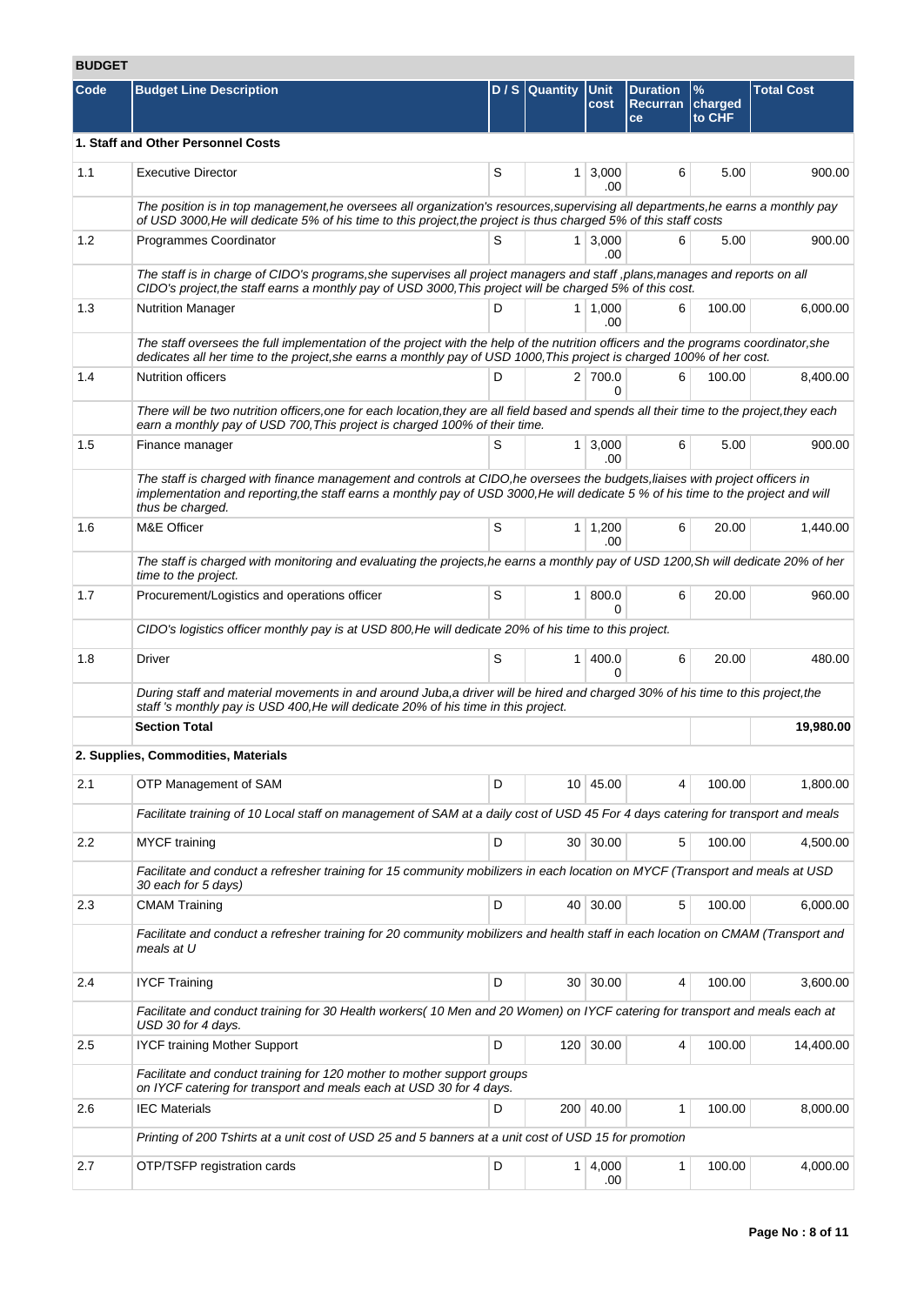|              | Printing and designing cards at USD 4000                                                                                                                                                    |           |                |                       |                |        |           |
|--------------|---------------------------------------------------------------------------------------------------------------------------------------------------------------------------------------------|-----------|----------------|-----------------------|----------------|--------|-----------|
| 2.8          | Incentives to ICYF Promoters                                                                                                                                                                | D         | 6              | 100.0<br>0            | 6              | 100.00 | 3,600.00  |
|              | CIDO's 6 IYCF Promoters will be given a monthly allowance of USD 100 monthly                                                                                                                |           |                |                       |                |        |           |
| 2.9          | Incentives to community nutrition volunteers                                                                                                                                                | D         |                | 8 50.00               | 6              | 100.00 | 2,400.00  |
|              | There will be a total of 8 community volunteers at CIDO's two location, they will be given an incentive of 50 USD per month to<br>motivate them in the mobilization of target beneficiaries |           |                |                       |                |        |           |
| 2.10         | <b>Transport for supplies</b>                                                                                                                                                               | D         |                | 1 5,600<br>.00        | $\mathbf{1}$   | 100.00 | 5,600.00  |
|              | Transportation of nutrition supplies from co pipeline from Juba tp Yei and Lainya estimated at 2 Tonnes at USD 5600                                                                         |           |                |                       |                |        |           |
| 2.11         | Procurement of nutrition supplies (core pipeline)                                                                                                                                           | D         | 0              | 0.00                  | 0              | 100.00 | 0.00      |
|              | UNICEF and WFP will provide RUTF, RUSF, and anthopometric equipment for this project                                                                                                        |           |                |                       |                |        |           |
|              | <b>Section Total</b>                                                                                                                                                                        |           |                |                       |                |        | 53,900.00 |
| 3. Equipment |                                                                                                                                                                                             |           |                |                       |                |        |           |
| 3.1          | Tents                                                                                                                                                                                       | D         |                | $2 \mid 5,290$<br>.00 | $\mathbf{1}$   | 100.00 | 10,580.00 |
|              | Procure and transport 2 tents for OTP Centres including some plastic chairs and tables at an estimated cost of USD 5290                                                                     |           |                |                       |                |        |           |
|              | <b>Section Total</b>                                                                                                                                                                        |           |                |                       |                |        | 10,580.00 |
|              | <b>4. Contractual Services</b>                                                                                                                                                              |           |                |                       |                |        |           |
| NA           | NA                                                                                                                                                                                          | <b>NA</b> | 0              | 0.00                  | 0              | 0      | 0.00      |
|              | NA.                                                                                                                                                                                         |           |                |                       |                |        |           |
|              | <b>Section Total</b>                                                                                                                                                                        |           |                |                       |                |        | 0.00      |
| 5. Travel    |                                                                                                                                                                                             |           |                |                       |                |        |           |
| 5.1          | Air tickets for Staff travel tio field location                                                                                                                                             | D         | 4 <sup>1</sup> | 275.0<br>0            | $\overline{2}$ | 100.00 | 2,200.00  |
|              | The nutrition manager, M&E Officer, nutrition officers will travel to Yei from Juba flying WFP Flights at a unit cot of USD 275.                                                            |           |                |                       |                |        |           |
| 5.2          | M&E officer accomodation in Yei and Lainya                                                                                                                                                  | D         |                | 1 50.00               | 16             | 100.00 | 800.00    |
|              | The M &E officer will be accommodated both in Yei and Lainya Counties for a total 8 days each location at a night rate of USD 50.                                                           |           |                |                       |                |        |           |
| 5.3          | M&E officer per diem in Yei and Lainya                                                                                                                                                      | D         | 1              | 100.0<br>0            | 16             | 100.00 | 1,600.00  |
|              | The per diem rates in Yei and Lainya will be at USD 100 per day where the staff will be for a total 16 days.                                                                                |           |                |                       |                |        |           |
| 5.4          | Car hires during M&E in Yei and Lainya                                                                                                                                                      | D         | $\mathbf{1}$   | 150.0<br>0            | 16             | 100.00 | 2,400.00  |
|              | Motor vehicle movement in both Counties during M&E is estimated at USD 150 daily catering for fuel and lubricants.                                                                          |           |                |                       |                |        |           |
|              | <b>Section Total</b>                                                                                                                                                                        |           |                |                       |                |        | 7,000.00  |
|              | 6. Transfers and Grants to Counterparts                                                                                                                                                     |           |                |                       |                |        |           |
| <b>NA</b>    | <b>NA</b>                                                                                                                                                                                   | <b>NA</b> | 0              | 0.00                  | 0              | 0      | 0.00      |
|              | ΝA                                                                                                                                                                                          |           |                |                       |                |        |           |
|              | <b>Section Total</b>                                                                                                                                                                        |           |                |                       |                |        | 0.00      |
|              | 7. General Operating and Other Direct Costs                                                                                                                                                 |           |                |                       |                |        |           |
| 7.1          | <b>Stationery Materials</b>                                                                                                                                                                 | S         | 1              | 1,220<br>.00          | 1              | 40.00  | 488.00    |
|              | Stationery needs budgeted at a monthly cost of USD 1200, This project will be charged 40% of this cost.                                                                                     |           |                |                       |                |        |           |
| 7.2          | Coordination and communication                                                                                                                                                              | S         | 1 <sup>1</sup> | 500.0<br>0            | 6              | 20.00  | 600.00    |
|              | Monthly coordination and communication needs at USD 500, This project will cover 20% of this cost.                                                                                          |           |                |                       |                |        |           |
| 7.3          | Equipment repairs and maintenance                                                                                                                                                           | S         | 1              | 600.0<br>0            | 6              | 20.00  | 720.00    |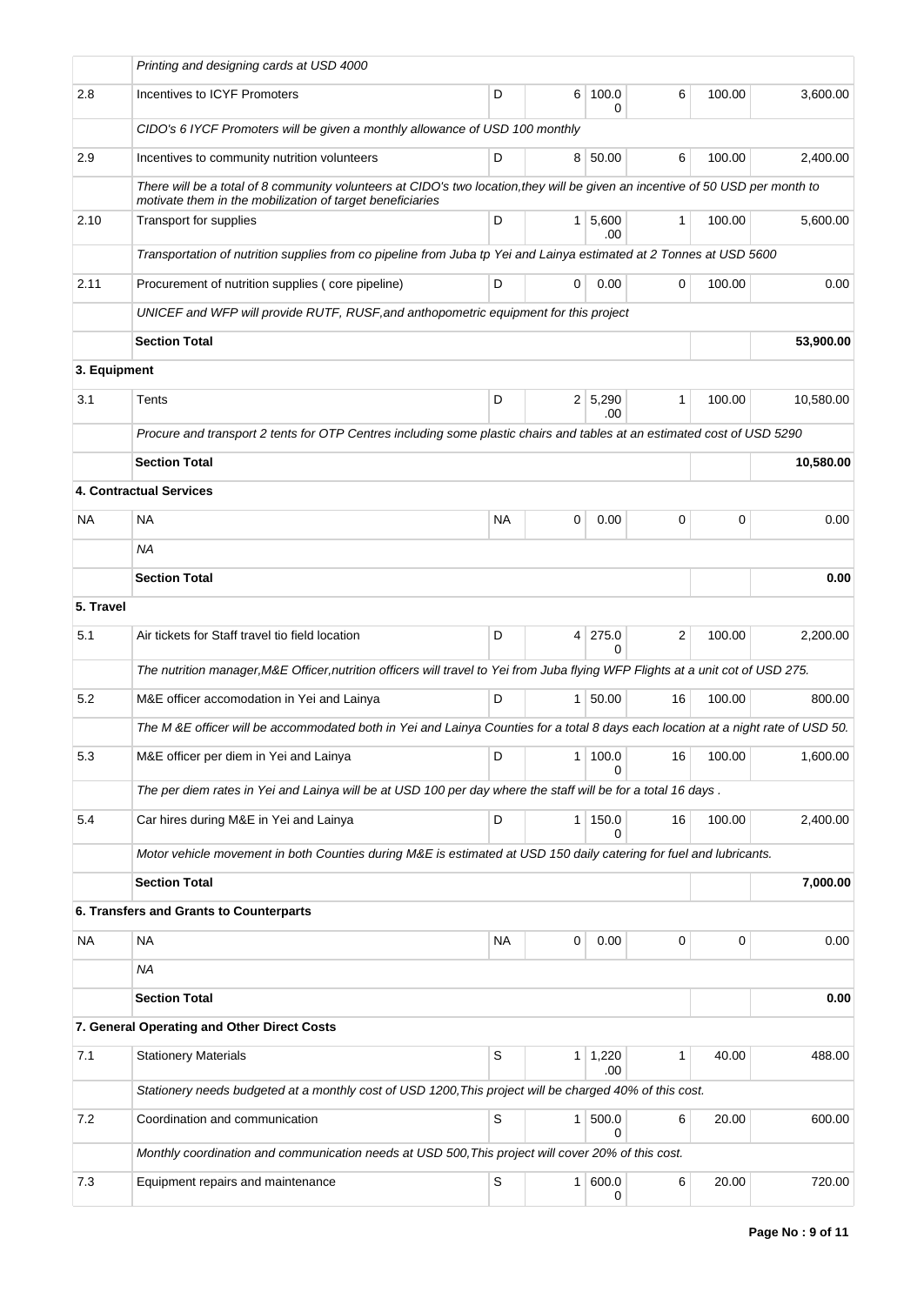|                           | CIDO's monthly equipment repairs are at USD 600, The nutrition project will cover 20% of this cost.                      |   |              |            |   |        |           |  |  |
|---------------------------|--------------------------------------------------------------------------------------------------------------------------|---|--------------|------------|---|--------|-----------|--|--|
| 7.4                       | Motor vehicle/generator fuel                                                                                             | S | 1            | 800.0<br>0 | 6 | 15.00  | 720.00    |  |  |
|                           | Juba vehicles and generators fuel estimated at a monthly cost of USD 800, This project will be charged 15% of this cost. |   |              |            |   |        |           |  |  |
| 7.5                       | Bank commission and withdrawal charges                                                                                   | D | $\mathbf{1}$ | 250.0<br>0 | 5 | 100.00 | 1,250.00  |  |  |
|                           | Bank's withdrawal and commission costs are estimated at a monthly cost of USD 250.                                       |   |              |            |   |        |           |  |  |
|                           | <b>Section Total</b>                                                                                                     |   |              |            |   |        | 3,778.00  |  |  |
| <b>SubTotal</b><br>469.00 |                                                                                                                          |   |              |            |   |        | 95,238.00 |  |  |
| Direct                    |                                                                                                                          |   |              |            |   |        | 87,130.00 |  |  |
| Support                   |                                                                                                                          |   |              |            |   |        | 8,108.00  |  |  |
| <b>PSC Cost</b>           |                                                                                                                          |   |              |            |   |        |           |  |  |
| <b>PSC Cost Percent</b>   |                                                                                                                          |   |              |            |   |        | 5.00      |  |  |
| <b>PSC Amount</b>         |                                                                                                                          |   |              |            |   |        | 4,761.90  |  |  |
| <b>Total Cost</b>         |                                                                                                                          |   |              |            |   |        | 99,999.90 |  |  |

**Project Locations**

| <b>Location</b>             | <b>Estimated</b><br>percentage<br>of budget<br>for each<br><b>location</b> | <b>Estimated number of beneficiaries</b><br>for each location |       |                 |       |              | <b>Activity Name</b>                                                                                                                                                                                                                                                                                                                                                                                                                                                                                                                                                                                                                                                                                                                                                                                                                                                                                                                                                                                                                                                                                                                                                                                                                                                                                                                                                                                                                                                                                                                                                                                                                                                                                 |
|-----------------------------|----------------------------------------------------------------------------|---------------------------------------------------------------|-------|-----------------|-------|--------------|------------------------------------------------------------------------------------------------------------------------------------------------------------------------------------------------------------------------------------------------------------------------------------------------------------------------------------------------------------------------------------------------------------------------------------------------------------------------------------------------------------------------------------------------------------------------------------------------------------------------------------------------------------------------------------------------------------------------------------------------------------------------------------------------------------------------------------------------------------------------------------------------------------------------------------------------------------------------------------------------------------------------------------------------------------------------------------------------------------------------------------------------------------------------------------------------------------------------------------------------------------------------------------------------------------------------------------------------------------------------------------------------------------------------------------------------------------------------------------------------------------------------------------------------------------------------------------------------------------------------------------------------------------------------------------------------------|
|                             |                                                                            | Men                                                           | Women | Boys            | Girls | <b>Total</b> |                                                                                                                                                                                                                                                                                                                                                                                                                                                                                                                                                                                                                                                                                                                                                                                                                                                                                                                                                                                                                                                                                                                                                                                                                                                                                                                                                                                                                                                                                                                                                                                                                                                                                                      |
| Central Equatoria -> Lainya | 50                                                                         | 300                                                           |       | 750 1,000 1,000 |       | 3,050        | Activity 1.1.1 : Conduct screening of children< 5<br>for MAM and SAM in Lainya and Yei<br>Activity 1.1.2 : Conduct treatment of SAM to<br>children $<$ 5 years reaching 1200 (594 boys and<br>606 girls) of IDPS and host community in Lainya<br>and Yei counties.<br>Activity 1.1.3 : Provide MAM management<br>services to PLWs reaching 400 (200 pregnant<br>and 200 lactating women) in Yei and Lainya<br>counties<br>Activity 1.1.4 : Provide MAM (Moderate Acute<br>Malnutrition) management services to children<br>below 5 years reaching 800 (400 boys and 400<br>girls) of IDPs and host communities in Yei and<br>Lainya counties<br>Activity 2.1.1 : Conduct IYCF awareness<br>sessions to 1000 women, mothers and<br>caretakers of children 0-23 months.<br>Activity 2.1.2 : Conduct IYCF promotion training<br>to 30 (10 men and 20 women) nutrition center<br>staff in Yei and Lainya counties<br>Activity 2.1.3 : Establish a total of 10 (5 in Yei<br>and 5 in Lainya) Mother to Mother support<br>groups and train 120 women to support group<br>members.<br>Activity 2.1.4 : Conduct training on CMAM<br>targeting 40 Nutrition center staff from 4 OTP<br>sites in Yei and Lainya<br>Activity 3.1.1 : Conduct quartely forums with<br>PLWs and caregivers to create awareness on the<br>community rights to services that promote<br>nutrition including available referral options.<br>Activity 3.1.2 : Conduct 1 entry meeting with<br>community leaders, PLWs and care givers to<br>agree on appropriate complain mechanism and<br>conduct 1 exit interview for beneficiaries to be<br>able to rate the views and impact of the project in<br>line with clusters AAP strategy |